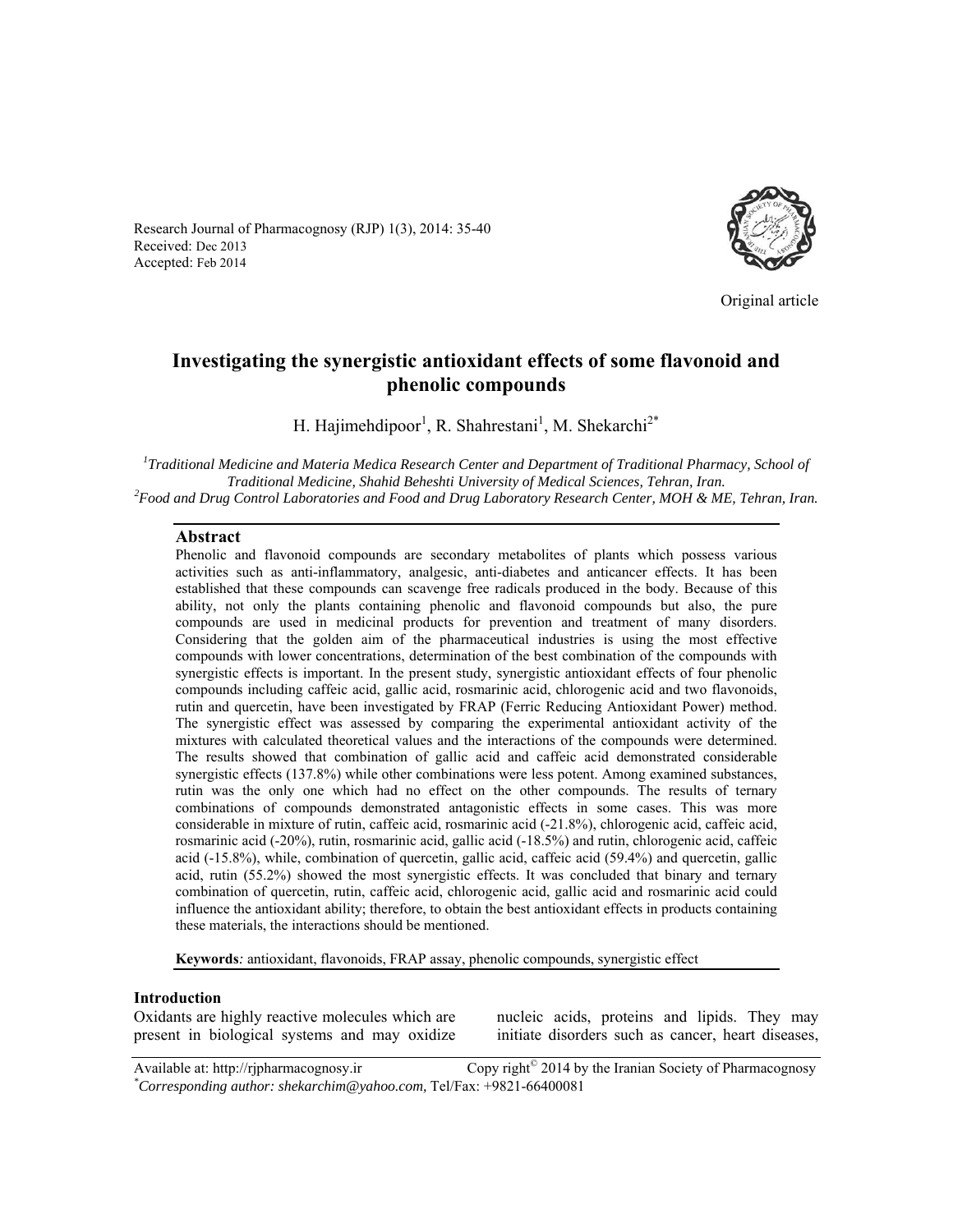dermal disorders and aging. The consumption of plants plays an important role as a health promotion factor. This beneficial effect is mainly associated with the antioxidant activity of their metabolites especially phenolic and flavonoid components which are largely present in herbs. They play this role through acting as reducing agents by donating hydrogen, quenching singlet oxygen, acting as chelators and trapping free radicals. The antioxidant activity of polyphenols is even considered to be much greater than some of the essential vitamins [1]. It has also been proved that many properties of polyphenols such as anti-inflammatory, anti-diabetes, anti-cancer and prevention of capillary fragility and permeation are due to their antioxidant effects [2- 5]. The antioxidant activity of phenolics has introduced them as dosage forms in prevention and treatment of many disorders [3]. They have been used as preservatives in some formulations as well. In many dosage forms, polyphenol combinations are used due to their possible synergistic effects.

Potency is a considerable characteristic of ingredients for pharmaceutical dosage forms, while using combination of synergic materials might decrease the required amounts and thus be desirable in pharmaceutical industries. The objective of the present study was to investigate the antioxidant behavior of binary and ternary combination of gallic acid, rosmarinic acid, caffeic acid, chlorogenic acid, quercetin and rutin by using FRAP (Ferric Reducing Antioxidant Power) assay which is a standard method for antioxidant effect evaluation.

## **Experimental**

### *Preparation of the test solutions*

Methanolic solutions of gallic acid  $(150 \mu M)$ , rosmarinic acid (150  $\mu$ M), caffeic acid (600  $\mu$ M), chlorogenic acid (600  $\mu$ M), quercetin (150  $\mu$ M) and rutin (150  $\mu$ M) were prepared. Binary and ternary combinations of the mentioned materials with the same concentrations were also prepared.

# *FRAP assay*

The principle of this method is based on the reduction of a ferric-tripyridyltriazine complex to its ferrous, colored form, in the presence of antioxidants. Briefly, the FRAP reagent contained 2.5 mL of a 10 mmol/L TPTZ [2,4,6 tri-(2-pyridyl)-1,3,5-triazine] solution in 40 mmol/L HCl plus 2.5 mL of 20 mmol/L  $FeCl<sub>3</sub>.6H<sub>2</sub>O$  and 25 mL of 0.3 mol/L acetate buffer, pH 3.6 which was prepared freshly and warmed at 37 ºC. Alliquots of 40 µL of sample were mixed with 0.2 mL distilled water and 1.8 mL FRAP reagent and were incubated at 37 ºC for 10 min. The absorbance of the reaction mixture was measured at 593 nm. Calibration curve of  $FeSO<sub>4</sub>$ .2H<sub>2</sub>O was plotted by using different concentrations (250-1500 µM). FRAP value was determined for each solution and expressed as  $\mu$ M FeSO<sub>4</sub>.2H<sub>2</sub>O [6].

## *Calculation of synergistic effects of antioxidant mixtures*

The experimental antioxidant capacity of the mixtures was calculated by using the absorption of the mixtures and calibration curve of  $FeSO<sub>4</sub>$ .2H<sub>2</sub>O. The theoretical antioxidant activity was calculated as the sum of the FRAP values of each compound. If the experimental antioxidant activity was greater than the theoretical antioxidant activity, it was considered as synergistic effect and if it was lower than the theoretical antioxidant activity it was interpreted as antagonistic effect [7].

## **Results and Discussion**

Nowadays, there is an increasing interest to antioxidants because they have proved to prevent several diseases such as neurodegenerative and cardiovascular disorders and also aging [8-11]. Several formulations have been prepared from antioxidant materials for healthcare. Among different secondary metabolites of the plants, phenolics and flavonoids are the main compounds with considerable antioxidant activity. They are the main components of many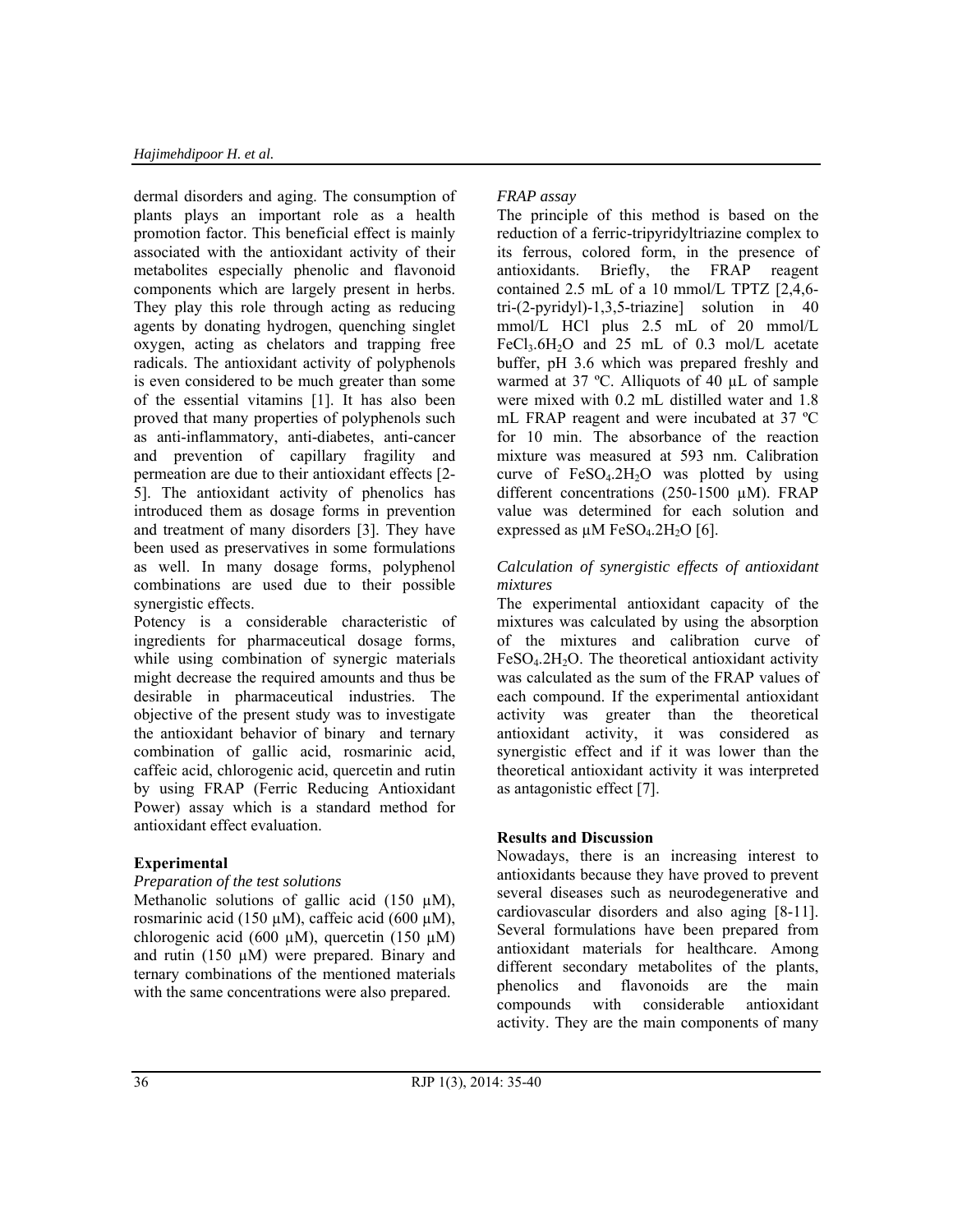products and are sometimes used in combinations [12-15]. Since, combination of compounds may affect their properties, evaluating the effect of their combination is important. The results of the present investigation on synergistic/antagonistic effects of some phenolics and flavonoids has established that binary combination of gallic acid and caffeic acid has demonstated considerable synergistic effects (137.8%) (table 1) indicating that concurrent usage of these phenolics has increased the antioxidant activity more than twice resulting in the possibility of decreasing the required amounts of a certain material along with maintaining the desired antioxidant activity which is economically important.

Synergistic effect has also been observed in other mixtures of binary combinations which were not considerable compared to the binary mixture of caffeic and gallic acid. Combination of rutin with other compounds did not change the antioxidant activity suggesting that rutin had no interaction with other compounds.

In several ternary combinations, antagonistic effect was observed and antioxidant activity had decreased. The combination of rutin, caffeic acid, rosmarinic acid (-21.8%), chlorogenic acid, caffeic acid, rosmarinic acid (-20%), rutin, rosmarinic acid, gallic acid (-18.5%) and rutin, chlorogenic acid, caffeic acid (-15.8%) showed the most decrease in FRAP value. It was concluded that combination of more than two compounds could decrease the effect. Since, many of health promoting drugs contain more than one component with antioxidant activity, there is a possibility of interacting and even neutralizing the effects which is necessary to

| <b>Table 1.</b> Observed and calculated FRAP values of antioxidants in single compounds, binary and ternary mixtures |  |  |
|----------------------------------------------------------------------------------------------------------------------|--|--|
|                                                                                                                      |  |  |

| Compounds/Combination | Concentration (µM) | <b>Experimental</b><br><b>FRAP</b> value<br>$(\mu M FeSO4.2H2O)$ | <b>Theoretical FRAP</b><br>value<br>$(\mu M FeSO4.2H2O)$ | Synergistic/antagonistic effect% |
|-----------------------|--------------------|------------------------------------------------------------------|----------------------------------------------------------|----------------------------------|
| GA                    | 150                | $861.3 \pm 13.4$                                                 | $\overline{\phantom{a}}$                                 | $\overline{\phantom{a}}$         |
| RA                    | 150                | $871.3 \pm 23.3$                                                 |                                                          |                                  |
| CA                    | 600                | $1641.3 \pm 33.3$                                                |                                                          |                                  |
| ChA                   | 600                | $1278.0 \pm 3.3$                                                 | $\qquad \qquad \blacksquare$                             | $\overline{\phantom{a}}$         |
| Q                     | 150                | $864.7 \pm 10.0$                                                 |                                                          |                                  |
| $\mathbb{R}$          | 150                | $704.7 \pm 3.3$                                                  |                                                          |                                  |
| GA+RA                 | $150+150$          | $2074.7 \pm 13.3$                                                | $1732.7 \pm 10.0$                                        | 19.7                             |
| $GA+CA$               | $150+600$          | 5952.0±80.0                                                      | 2502.7±46.7                                              | 137.8                            |
| GA+ChA                | $150+600$          | 2736.0±53.3                                                      | $2139.3 \pm 16.6$                                        | 27.9                             |
| $GA+Q$                | $150 + 150$        | $1794.7 \pm 26.6$                                                | $1726.0 \pm 3.4$                                         | 4.0                              |
| $GA+R$                | $150 + 150$        | $1591.3 \pm 56.7$                                                | $1566.0 \pm 10.0$                                        | 1.6                              |
| $RA+CA$               | $150+600$          | 3456.0±13.3                                                      | $2512.7 \pm 10.0$                                        | 37.5                             |
| $RA+ChA$              | $150+600$          | $2729.3 \pm 20.0$                                                | $2149.3 \pm 20.1$                                        | 27.0                             |
| $RA+Q$                | $150 + 150$        | $1954.7 \pm 13.3$                                                | 1736.0±33.4                                              | 12.6                             |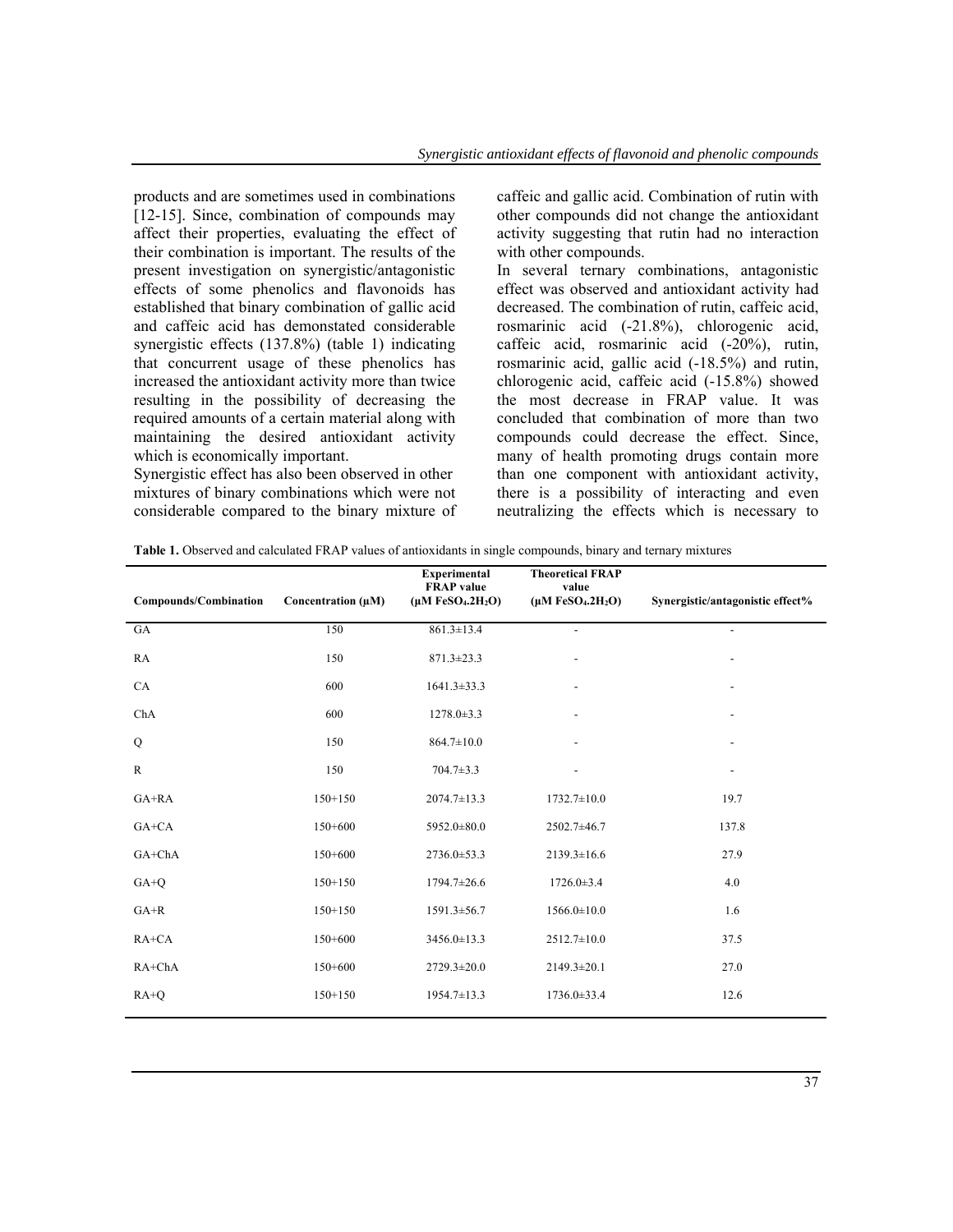|                       |                    | Experimental                                        | <b>Theoretical FRAP</b>       |                                  |
|-----------------------|--------------------|-----------------------------------------------------|-------------------------------|----------------------------------|
| Compounds/Combination | Concentration (µM) | <b>FRAP</b> value<br>$(\mu M \text{ FeSO}_4.2H_2O)$ | value<br>$(\mu M FeSO4.2H2O)$ | Synergistic/antagonistic effect% |
| $RA+R$                | $150 + 150$        | 1548.0±27.1                                         | 1575.7±26.5                   | $-1.8$                           |
| $CA+Q$                | $600+150$          | 3454.7±113.3                                        | 2506.0±23.4                   | 37.9                             |
| $CA+R$                | $600+150$          | $2431.3 \pm 10.1$                                   | 2346.0±30.3                   | 3.6                              |
| $CA+ChA$              | $600+600$          | $3021.0 \pm 0.0$                                    | 2919.3±36.6                   | 3.5                              |
| $ChA+Q$               | $600+150$          | $2511.3 \pm 3.3$                                    | $2142.3 \pm 6.5$              | 17.2                             |
| $ChA+R$               | $600+150$          | 2091.3±96.9                                         | $1982.7 \pm 0.1$              | 5.5                              |
| $Q+R$                 | $150 + 150$        | $1668.0 \pm 40.0$                                   | $1569.4 \pm 13.4$             | 6.3                              |
| $Q + GA + R$          | $150+150+150$      | $3772.0 \pm 180.0$                                  | $2430.7 \pm 0.0$              | 55.2                             |
| $Q + GA + RA$         | $150+150+150$      | 2326.0±70.0                                         | $2597.4 \pm 20.0$             | $-10.4$                          |
| $Q + GA + ChA$        | $150+150+600$      | $2836.0 \pm 60.0$                                   | $3004.0 \pm 6.6$              | $-5.6$                           |
| $Q + GA + CA$         | $150+150+600$      | 5366.0±150.0                                        | $3367.3 \pm 36.7$             | 59.4                             |
| $Q+R+RA$              | $150+150+150$      | $3116.0 \pm 0.0$                                    | 2440.7±36.7                   | 27.7                             |
| $Q+R+ChA$             | 150+150+600        | 3036.0±120.0                                        | $2847.4 \pm 10.1$             | 6.6                              |
| $Q+R+C A$             | 150+150+600        | 2966.0±10.0                                         | $3210.7 \pm 20.0$             | $-7.6$                           |
| Q+RA+ChA              | 150+150+600        | 3336.0±40.0                                         | $3014.0 \pm 30.1$             | 10.7                             |
| Q+ChA+CA              | 150+600+600        | $3472.0 \pm 0.0$                                    | 3784.0±26.6                   | $-8.2$                           |
| $Q+RA+CA$             | 150+150+600        | 3286.3±52.5                                         | $3377.4 \pm 0.1$              | $-2.7$                           |
| $R + ChA + CA$        | 150+600+600        | $3052.0 \pm 140.0$                                  | $3624.0 \pm 33.3$             | $-15.8$                          |
| $R + ChA + RA$        | $150+600+150$      | $2746.0 \pm 50.0$                                   | 2854.0±23.4                   | $-3.8$                           |
| $R + ChA + GA$        | $150+600+150$      | 3546.0±130.0                                        | 2844.0±13.3                   | 24.7                             |
| $R + CA + RA$         | $150+600+150$      | 2516.0±20.0                                         | $3217.1 \pm 7.0$              | $-21.8$                          |
| $R + CA + GA$         | $150+600+150$      | 3786.0±70.0                                         | $3207.3 \pm 43.4$             | 18.0                             |
| R+RA+GA               | $150+150+150$      | 1986.0±110.0                                        | $2437.3 \pm 13.4$             | $-18.5$                          |
| $ChA+CA+RA$           | $600+600+150$      | $3032.0 \pm 0.0$                                    | 3790.7±13.3                   | $-20.0$                          |
| $ChA+CA+GA$           | $600+600+150$      | $4753.0 \pm 3.9$                                    | 3780.7±50.0                   | 25.7                             |
| $ChA+RA+GA$           | $600+150+150$      | 3666.0±90.0                                         | $3010.7 \pm 6.7$              | 21.8                             |
| $CA+RA+GA$            | $600+150+150$      | 3836.0±60.0                                         | 3374.0±23.4                   | 13.7                             |

# *Hajimehdipoor H. et al.*

GA:gallic acid, RA: rosmarinic acid, CA: caffeic acid, ChA: chlorogenic acid, Q: quercetin, R: rutin. "-" represents antagonistic effects. The presented data are the results of mean±SD of three experiments.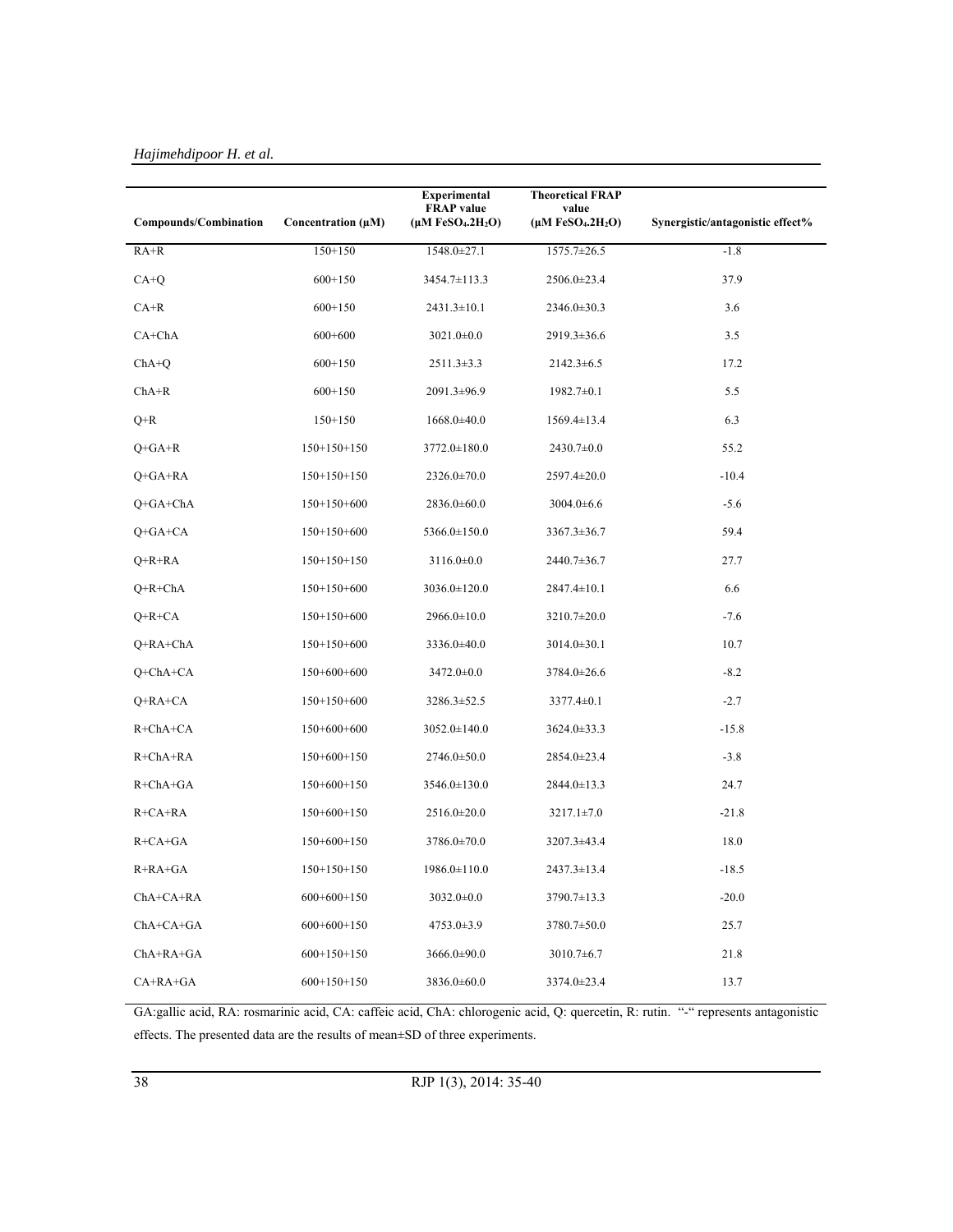consider. The combination of quercetin, gallic acid, caffeic acid and quercetin, gallic acid, rutin showed reliable synergistic effects (59.4% and 55.2%, respectively). But it seems that adding quercetin to the first mixture has decreased the effect compared to combination of gallic acid and caffeic acid (137.8%), therefore, binary combinations of the mentioned compounds is preferred. Several investigations have been performed on synergistic effects of plant/plant components. Irwandi *et al.* have investigated the oxidative behavior of various mixtures of rosemary, sage and citric acid in a linoleic acid model system and a palm olein system. They have showed significant synergistic effect between three compounds [16]. In another study, the effect of some antioxidants on stability of soy bean oil was investigated and it was found that a mixture of tetrabutyl hydroquinone and butylated hydroxyanisol (2:1) had the most synergistic effects and antioxidant activity [17]. It has been established that a mixture of rosemary and green tea extracts had synergistic effect against meat oxidation and their mixture could be used as preservative for meat protection [18]. Regarding the results of the present investigation, it is concluded that usage of mixtures of some phenolic and flavonoid compounds could increase the antioxidant effects, in other words, the synergistic effects; however, it should be mentioned that binary combination of gallic acid, rosmarinic acid, caffeic acid, chlorogenic acid, rutin and quercetin has more synergistic effect than their ternary combination while no antagonistic effect was observed.

### **Acknowledgments**

The authors wish to thank the Traditional Medicine and Materia Medica Research Center, Shahid Beheshti University of Medical Sciences for the grant (No. 126).

#### **Declaration of interest**

The authors declare that there is no conflict of interest. The authors alone are responsible for the content of the paper.

#### **References**

- [1] Iacopini P, Baldi M, Storchi P, Sebastiani L. Catechin, epicatechin, rutin and resveratrol in red grape: Content, *in vitro* antioxidant activity and interactions. *J Food Compos anal.* 2008; 21: 589-598.
- [2] Thring TS, Hili P, Naughton DP. Antioxidant and potential anti-inflammatory activity of extracts and formulations of white tea, rose, and witch hazel on primary human dermal fibroblast cells. *J Inflamm*. 2011; 8(27): 1-7.
- [3] Frericks CT, Tillotson IG, Hayman JM. The effect of rutin on capillary fragility and permeability. *J Lab Clin Med*. 1950; 35(6): 933–939.
- [4] Kaneto H, Kajimoto Y, Miyagawa J, Matsuoka T, Fujitani Y, Umayahara Y, Hanafusa T, Matsuzawa Y, Yamasaki Y, Hori M. Beneficial effects of antioxidants in diabetes possible protection of pancreatic bcells against glucose toxicity. *Diabetes*. 1999; 48: 2398-2406.
- [5] Lamson DW, Matthew S, Brignall MS. Antioxidants and Cancer III: Quercetin. *Altern Med Rev*. 2000; 5(3): 196-208.
- [6] Guo Ch, Yang J, Wei J, Li Y, Xu J, Jiang Y. Antioxidant activities of peel, pulp and seed fractions of common fruits as determined by FRAP assay. *Nut Res*. 2003; 23: 1719-1726.
- [7] Liu D, Shi J, Ibarra AC, Kakuda Y, Xue SJ. The scavenging capacity and synergistic effects of lycopene, vitamin E, vitamin C, and β-carotene mixtures on the DPPH free radical. LWT. 2008; 41: 1344-1349.
- [8] Baxter RA. Anti-aging properties of resveratrol: review and report of a potent new antioxidant skin care formulation. *J cosmet dermatol*. 2008; 7: 2-7.
- [9] Castellani RJ, Lee HG, Perry G, Smith MA. Antioxidant protection and neurodegenerative disease: The role of amyloid-β and tau. *Am J Alzheimers Dis*. 2006; 21(23): 126-130.